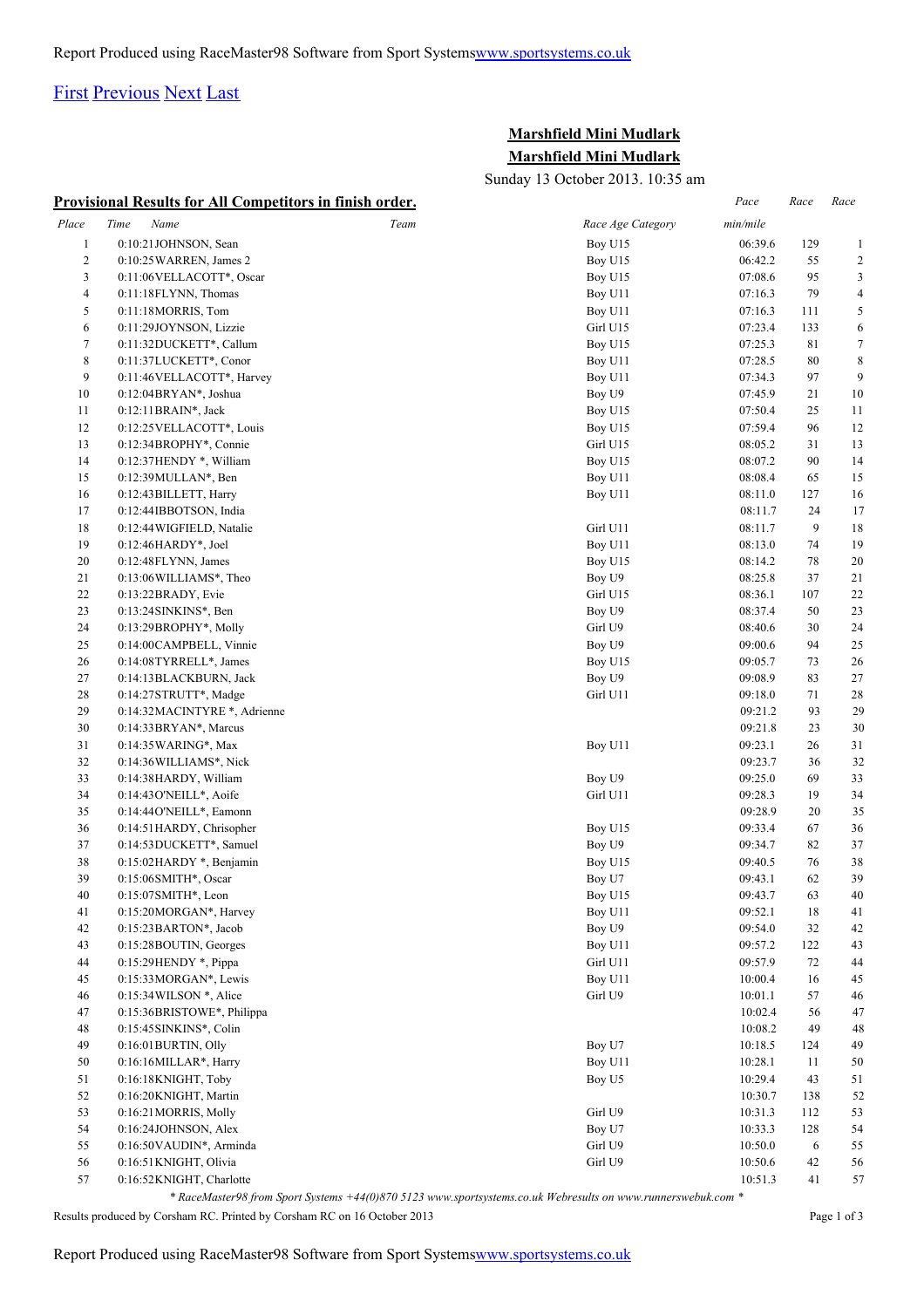## [First](http://www.corshamrunningclub.co.uk/Mudlark/Results/2013/mini-mudlark.html) [Previous](http://www.corshamrunningclub.co.uk/Mudlark/Results/2013/mini-mudlark.html) [Next](http://www.corshamrunningclub.co.uk/Mudlark/Results/2013/mini-mudlarkPage3.html) [Last](http://www.corshamrunningclub.co.uk/Mudlark/Results/2013/mini-mudlarkPage3.html)

Marshfield Mini Mudlark, Marshfield Mini Mudlark - Sunday 13 October 2013. 10:35 am

|       | <b>Provisional Results for All Competitors in finish order.</b> |      |                   | Pace     | Race | Race        |
|-------|-----------------------------------------------------------------|------|-------------------|----------|------|-------------|
| Place | Time<br>Name                                                    | Team | Race Age Category | min/mile |      |             |
| 58    | 0:16:57 BRADY, Madeline                                         |      | Girl U9           | 10:54.5  | 108  | 58          |
| 59    | 0:16:58 BARTON*, Charlie                                        |      | Boy U7            | 10:55.1  | 33   | 59          |
| 60    | 0:16:59 BILLETT, Theo                                           |      | Boy U7            | 10:55.8  | 125  | 60          |
| 61    | 0:17:00 BILLETT, Will                                           |      |                   | 10:56.4  | 126  | 61          |
| 62    | 0:17:08 BRADLEY*, Evelyn                                        |      | Girl U11          | 11:01.6  | 52   | 62          |
| 63    | 0:17:34 BURTIN, Alice                                           |      | Girl U9           | 11:18.3  | 123  | 63          |
| 64    | 0:17:34 REDMAN*, Madeleine                                      |      | Girl U9           | 11:18.3  | 53   | 64          |
| 65    | 0:17:38 BRADLEY*, Lil                                           |      | Girl U9           | 11:20.9  | 54   | 65          |
| 66    | 0:18:05 SMALLER, Alexander                                      |      | Boy U11           | 11:38.3  | 48   | 66          |
| 67    | 0:18:41 COOPER*, Benjamin                                       |      | Boy U11           | 12:01.4  | 39   | 67          |
| 68    | 0:18:42 WOOTTON *, Andrew                                       |      | Boy U11           | 12:02.1  | 115  | 68          |
| 69    | $0:18:45$ EDWARDS $*$ , Sophie                                  |      | Girl U7           | 12:04.0  | 91   | 69          |
| 70    | 0:18:45 EDWARDS *, Charlie                                      |      |                   | 12:04.0  | 92   | 70          |
| 71    | 0:18:52 O'MAHONY *, Aidan                                       |      | Boy U7            | 12:08.5  | 134  | 71          |
| 72    | 0:18:53 O'MAHONY *, Rachel                                      |      |                   | 12:09.2  | 137  | 72          |
| 73    | 0:18:58 HARDY, Thomas                                           |      | Boy U15           | 12:12.4  | 68   | 73          |
| 74    | 0:19:02 SMALLER, Theo                                           |      | Boy U9            | 12:14.9  | 51   | 74          |
| 75    | 0:19:07 BAILEY*, Felix                                          |      | Boy U5            | 12:18.2  | 46   | 75          |
| 76    | 0:19:08 BAILEY*, Jenni                                          |      |                   | 12:18.8  | 47   | 76          |
| 77    | 0:19:29 MALLEN *, Grace                                         |      | Girl U11          | 12:32.3  | 64   | 77          |
| 78    | 0:19:30 MILLAR*, Grace                                          |      | Girl U11          | 12:33.0  | 13   | 78          |
| 79    | 0:19:39 MORGAN*, Sophie                                         |      | Girl U5           | 12:38.8  | 17   | 79          |
| 80    | $0:19:40$ MORGAN*, Peter                                        |      |                   | 12:39.4  | 15   | 80          |
| 81    | 0:19:42 JANES*, Rachel                                          |      | Girl U11          | 12:40.7  | 14   | $8\sqrt{1}$ |
| 82    | 0:20:14 HEMPSON*, Milly                                         |      | Girl U11          | 13:01.3  | 109  | 82          |
| 83    | $0:20:15$ BRYAN*, Holly                                         |      | Girl U11          | 13:01.9  | 22   | 83          |
| 84    | 0:20:21 DEVIN, James                                            |      | Boy U15           | 13:05.8  | 61   | 84          |
| 85    | 0:20:23 HAWKINS*, Oliva                                         |      | Girl U11          | 13:07.1  | 110  | 85          |
| 86    | 0:20:32 CHALK, Amelia                                           |      | Girl U9           | 13:12.9  | 104  | 86          |
| 87    | 0:20:39 WRIGHT*, Phoebe                                         |      | Girl U11          | 13:17.4  | 120  | $87\,$      |
| 88    | 0:20:43 COLLARD*, Bryony                                        |      | Girl U11          | 13:19.9  | 89   | 88          |
| 89    | 0:20:45 WRIGHT *, David                                         |      |                   | 13:21.2  | 121  | 89          |
| 90    | 0:20:57 HENDY, Libby                                            |      | Girl U9           | 13:29.0  | 87   | 90          |
| 91    | 0:20:59 FEDDER, K                                               |      | Boy U7            | 13:30.2  | 119  | 91          |
| 92    | 0:21:04 HAND *, Ruby                                            |      | Girl U9           | 13:33.5  | 85   | 92          |
| 93    | 0:21:06 SMITH*, Lucy                                            |      | Girl U9           | 13:34.8  | 59   | 93          |
| 94    | 0:21:06 HAND, Stephen                                           |      |                   | 13:34.8  | 84   | 94          |
| 95    | 0:21:11 DEVIN, Noel                                             |      |                   | 13:38.0  | 60   | 95          |
| 96    | 0:21:13 RICHARDS, Lilly Eve                                     |      | Girl U7           | 13:39.3  | 98   | 96          |
| 97    | 0:21:13 RICHARDS, Steve                                         |      |                   | 13:39.3  | 99   | 97          |
| 98    | 0:21:26 HARDY, Benjamin                                         |      | Boy U5            | 13:47.6  | 70   | 98          |
| 99    | 0:21:27 HARDY, John                                             |      |                   | 13:48.3  | 66   | 99          |
| 100   | 0:22:02 HARDY, Samuel                                           |      | Boy U5            | 14:10.8  | 75   | 100         |
| 101   | 0:22:03 HARDY *, Melanie                                        |      |                   | 14:11.4  | 77   | 101         |
| 102   | 0:22:24 MANWARING, Molly                                        |      | Girl U15          | 14:25.0  | 105  | 102         |
| 103   | 0:22:25 WALKER*, Tom                                            |      |                   | 14:25.6  | 106  | 103         |
| 104   | 0:22:25 FEDDER, Maxine                                          |      | Girl U5           | 14:25.6  | 116  | 104         |
| 105   | 0:22:26 FEDDER, Lee                                             |      |                   | 14:26.2  | 117  | 105         |
| 106   | 0:22:27 FEDDER, Fred                                            |      |                   | 14:26.9  | 118  | 106         |